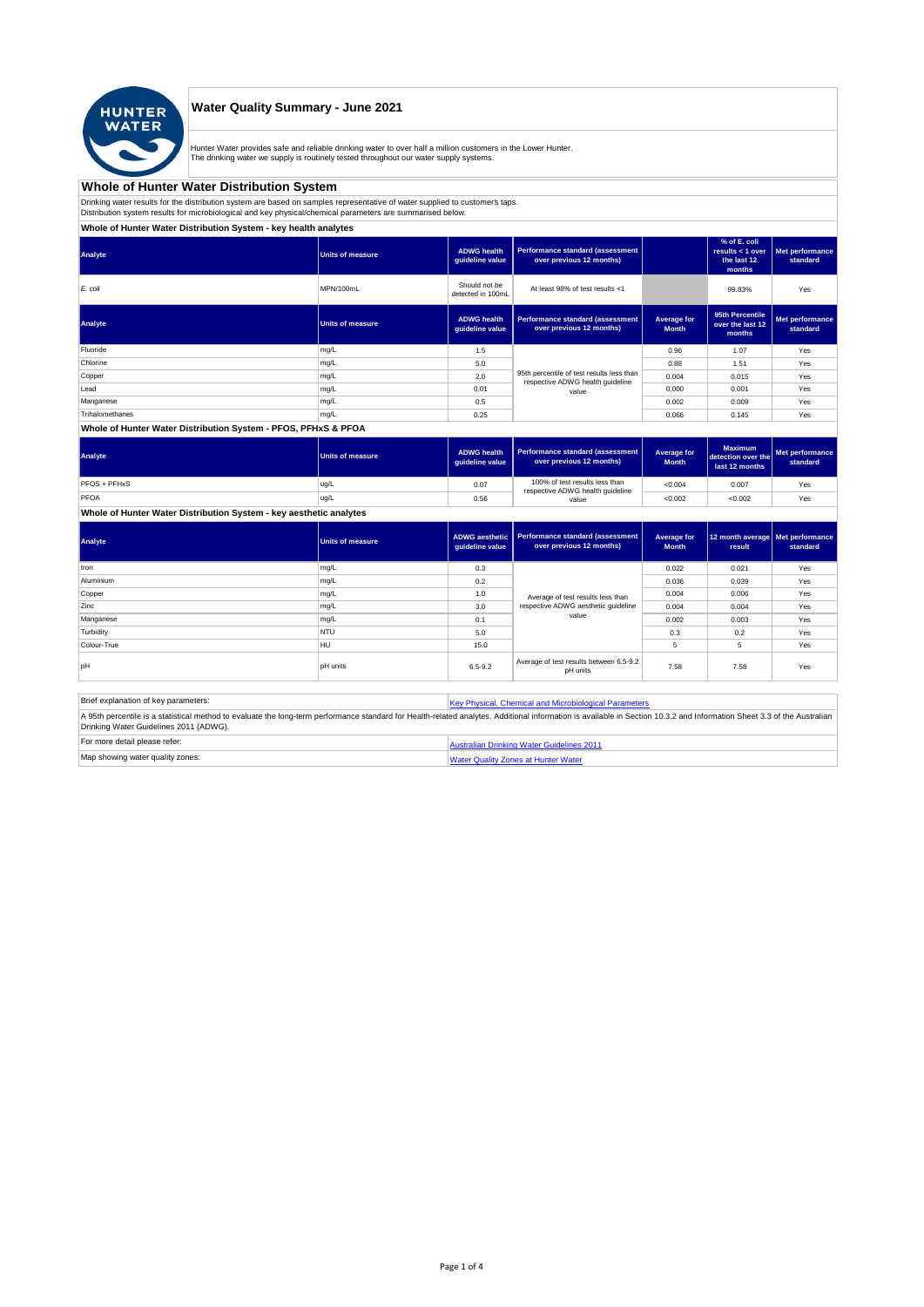# **Water Quality Zones**

| Anna Bay and Nelson Bay Zone - key health analytes |                  |                                       |                                                                               |                             |                                                           |                             |  |  |
|----------------------------------------------------|------------------|---------------------------------------|-------------------------------------------------------------------------------|-----------------------------|-----------------------------------------------------------|-----------------------------|--|--|
| Analyte                                            | Units of measure | <b>ADWG health</b><br>quideline value | Performance standard (assessment<br>over previous 12 months)                  |                             | % of E. coli<br>results < 1 over<br>the last 12<br>months | Met performance<br>standard |  |  |
| E. coli                                            | MPN/100mL        | Should not be<br>detected in 100mL    | At least 98% of test results <1                                               |                             | 100.00%                                                   | Yes                         |  |  |
| Analyte                                            | Units of measure | <b>ADWG health</b><br>quideline value | Performance standard (assessment<br>over previous 12 months)                  | Average for<br><b>Month</b> | 95th Percentile<br>over the last 12<br>months             | Met performance<br>standard |  |  |
| Fluoride                                           | mg/L             | 1.5                                   |                                                                               | 0.99                        | 1.09                                                      | Yes                         |  |  |
| Chlorine                                           | mg/L             | 5.0                                   |                                                                               | 1.05                        | 2.11                                                      | Yes                         |  |  |
| Copper                                             | mg/L             | 2.0                                   | 95th percentile of test results less than<br>respective ADWG health guideline | 0.006                       | 0.021                                                     | Yes                         |  |  |
| Lead                                               | mg/L             | 0.01                                  | value                                                                         | 0.000                       | 0.000                                                     | Yes                         |  |  |
| Manganese                                          | mg/L             | 0.5                                   |                                                                               | 0.001                       | 0.007                                                     | Yes                         |  |  |
| Trihalomethanes                                    | mg/L             | 0.25                                  |                                                                               | 0.050                       | 0.102                                                     | Yes                         |  |  |

### **Anna Bay and Nelson Bay Zone - PFOS, PFHxS & PFOA**

| Analyte      | Units of measure | <b>ADWG health</b><br>quideline value | Performance standard (assessment<br>over previous 12 months)       | Average for<br><b>Month</b> | <b>Maximum</b><br>detection over the<br>last 12 months | Met performance<br>standard |
|--------------|------------------|---------------------------------------|--------------------------------------------------------------------|-----------------------------|--------------------------------------------------------|-----------------------------|
| PFOS + PFHxS | ug/L             | 0.07                                  | 100% of test results less than<br>respective ADWG health guideline | < 0.004                     | < 0.004                                                | Yes                         |
| PFOA         | ug/L             | 0.56                                  | value                                                              | < 0.002                     | < 0.002                                                | Yes                         |

**Anna Bay and Nelson Bay Zone - key aesthetic analytes**

| Analyte     | <b>Units of measure</b> | <b>ADWG aesthetic</b><br>guideline value | Performance standard (assessment<br>over previous 12 months) | Average for<br><b>Month</b> | 12 month average   Met performance<br>result | standard |
|-------------|-------------------------|------------------------------------------|--------------------------------------------------------------|-----------------------------|----------------------------------------------|----------|
| Iron        | mg/L                    | 0.3                                      |                                                              | 0.015                       | 0.022                                        | Yes      |
| Aluminium   | mg/L                    | 0.2                                      |                                                              | 0.030                       | 0.037                                        | Yes      |
| Copper      | mg/L                    | 1.0                                      | Average of test results less than                            | 0.006                       | 0.009                                        | Yes      |
| Zinc        | mg/L                    | 3.0                                      | respective ADWG aesthetic quideline                          | 0.005                       | 0.003                                        | Yes      |
| Manganese   | mg/L                    | 0.1                                      | value                                                        | 0.001                       | 0.003                                        | Yes      |
| Turbidity   | <b>NTU</b>              | 5.0                                      |                                                              | 0.2                         | 0.2                                          | Yes      |
| Colour-True | <b>HU</b>               | 15.0                                     |                                                              | 5                           | 5                                            | Yes      |
| pH          | pH units                | $6.5 - 9.2$                              | Average of test results between 6.5-9.2<br>pH units          | 7.42                        | 7.52                                         | Yes      |

# **Chichester Zone - key health analytes**

| Analyte         | Units of measure        | <b>ADWG health</b><br>guideline value | Performance standard (assessment<br>over previous 12 months)                  |                             | % of E. coli<br>results < 1 over<br>the last 12<br>months | Met performance<br>standard |
|-----------------|-------------------------|---------------------------------------|-------------------------------------------------------------------------------|-----------------------------|-----------------------------------------------------------|-----------------------------|
| E. coli         | MPN/100mL               | Should not be<br>detected in 100mL    | At least 98% of test results <1                                               |                             | 99.79%                                                    | Yes                         |
| Analyte         | <b>Units of measure</b> | <b>ADWG health</b><br>guideline value | Performance standard (assessment<br>over previous 12 months)                  | Average for<br><b>Month</b> | 95th Percentile<br>over the last 12<br>months             | Met performance<br>standard |
| Fluoride        | mg/L                    | 1.5                                   |                                                                               | 0.92                        | 1.00                                                      | Yes                         |
| Chlorine        | mg/L                    | 5.0                                   |                                                                               | 1.03                        | 1.37                                                      | Yes                         |
| Copper          | mg/L                    | 2.0                                   | 95th percentile of test results less than<br>respective ADWG health guideline | 0.004                       | 0.027                                                     | Yes                         |
| Lead            | mg/L                    | 0.01                                  | value                                                                         | 0.001                       | 0.001                                                     | Yes                         |
| Manganese       | mg/L                    | 0.5                                   |                                                                               | 0.003                       | 0.007                                                     | Yes                         |
| Trihalomethanes | mg/L                    | 0.25                                  |                                                                               | 0.047                       | 0.144                                                     | Yes                         |

**Chichester Zone - PFOS, PFHxS & PFOA**

| Analyte      | Units of measure | <b>ADWG health</b><br>auideline value | Performance standard (assessment<br>over previous 12 months)       | Average for<br><b>Month</b> | <b>Maximum</b><br>detection over the<br>last 12 months | Met performance<br>standard |
|--------------|------------------|---------------------------------------|--------------------------------------------------------------------|-----------------------------|--------------------------------------------------------|-----------------------------|
| PFOS + PFHxS | ug/L             | 0.07                                  | 100% of test results less than<br>respective ADWG health quideline | < 0.004                     | 0.006                                                  | Yes                         |
| PFOA         | lug/L            | 0.56                                  | value                                                              | < 0.002                     | < 0.002                                                | Yes                         |

**Chichester Zone - key aesthetic analytes**

| Analyte     | <b>Units of measure</b> | quideline value | ADWG aesthetic   Performance standard (assessment<br>over previous 12 months) | Average for<br><b>Month</b> | 12 month average Met performance<br>result | standard |
|-------------|-------------------------|-----------------|-------------------------------------------------------------------------------|-----------------------------|--------------------------------------------|----------|
| Iron        | mg/L                    | 0.3             |                                                                               | 0.026                       | 0.020                                      | Yes      |
| Aluminium   | mg/L                    | 0.2             |                                                                               | 0.044                       | 0.041                                      | Yes      |
| Copper      | mg/L                    | 1.0             | Average of test results less than                                             | 0.004                       | 0.008                                      | Yes      |
| Zinc        | mg/L                    | 3.0             | respective ADWG aesthetic quideline                                           | 0.004                       | 0.003                                      | Yes      |
| Manganese   | mg/L                    | 0.1             | value                                                                         | 0.003                       | 0.003                                      | Yes      |
| Turbidity   | <b>NTU</b>              | 5.0             |                                                                               | 0.3                         | 0.2                                        | Yes      |
| Colour-True | HU                      | 15.0            |                                                                               | 5                           | 5                                          | Yes      |
| loH         | <b>pH</b> units         | $6.5 - 9.2$     | Average of test results between 6.5-9.2<br>pH units                           | 7.67                        | 7.67                                       | Yes      |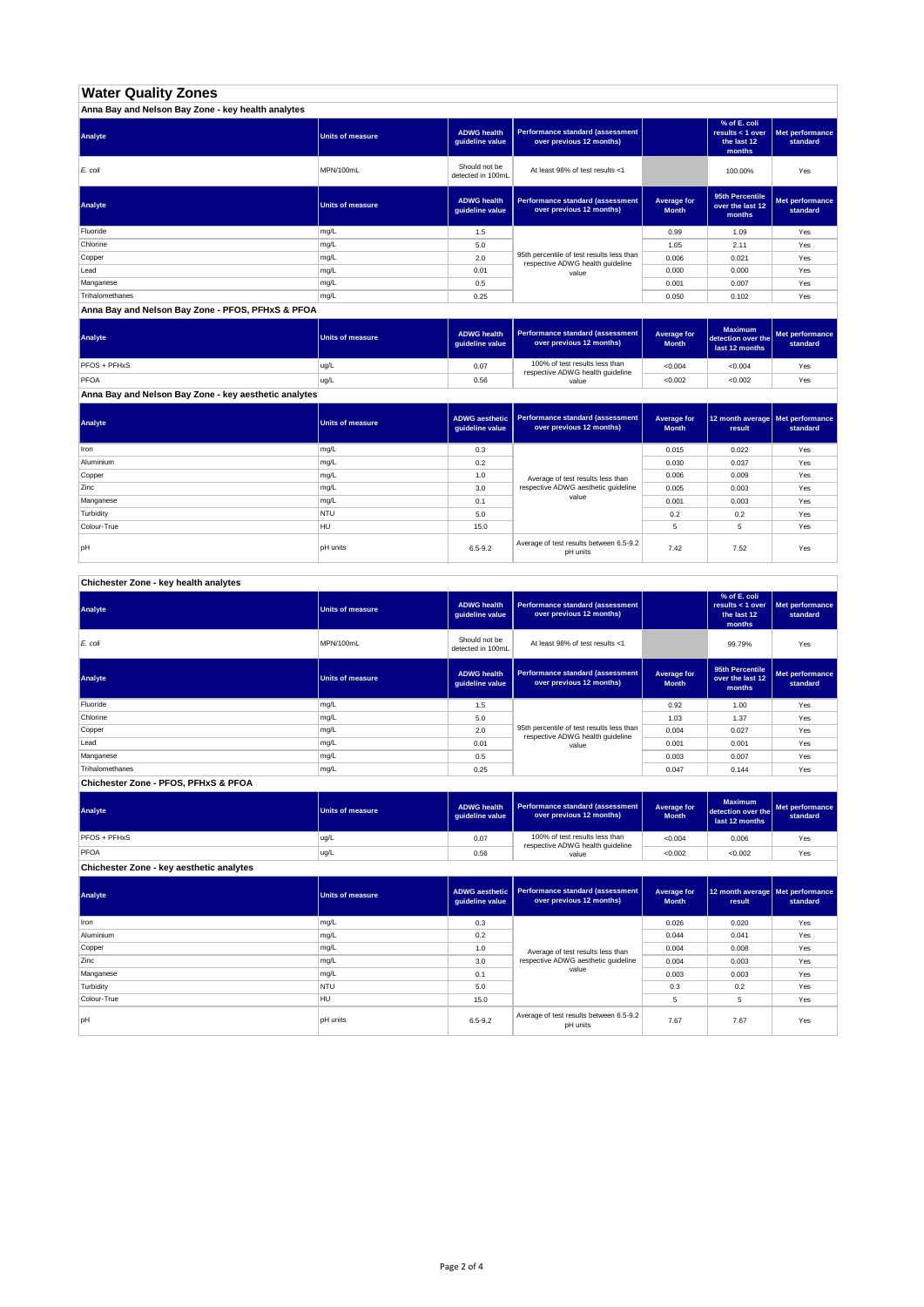## **Grahamstown Zone - key health analytes**

| Analyte                               | Units of measure | <b>ADWG health</b><br>guideline value | Performance standard (assessment<br>over previous 12 months)                  |                             | % of E. coli<br>results < 1 over<br>the last 12<br>months | Met performance<br>standard |  |
|---------------------------------------|------------------|---------------------------------------|-------------------------------------------------------------------------------|-----------------------------|-----------------------------------------------------------|-----------------------------|--|
| E. coli                               | MPN/100mL        | Should not be<br>detected in 100mL    | At least 98% of test results <1                                               |                             | 99.79%                                                    | Yes                         |  |
| Analyte                               | Units of measure | <b>ADWG health</b><br>guideline value | <b>Performance standard (assessment</b><br>over previous 12 months)           | Average for<br><b>Month</b> | 95th Percentile<br>over the last 12<br>months             | Met performance<br>standard |  |
| Fluoride                              | mg/L             | 1.5                                   |                                                                               | 0.99                        | 1.06                                                      | Yes                         |  |
| Chlorine                              | mg/L             | 5.0                                   |                                                                               | 0.77                        | 1.29                                                      | Yes                         |  |
| Copper                                | mg/L             | 2.0                                   | 95th percentile of test results less than<br>respective ADWG health guideline | 0.004                       | 0.015                                                     | Yes                         |  |
| Lead                                  | mg/L             | 0.01                                  | value                                                                         | 0.000                       | 0.001                                                     | Yes                         |  |
| Manganese                             | mg/L             | 0.5                                   |                                                                               | 0.001                       | 0.009                                                     | Yes                         |  |
| Trihalomethanes                       | mg/L             | 0.25                                  |                                                                               | 0.072                       | 0.138                                                     | Yes                         |  |
| Grahamstown Zone - PFOS, PFHxS & PFOA |                  |                                       |                                                                               |                             |                                                           |                             |  |

| Analyte                                   | <b>Units of measure</b> | <b>ADWG health</b><br>guideline value | Performance standard (assessment<br>over previous 12 months)                | Average for<br><b>Month</b> | <b>Maximum</b><br>detection over the<br>last 12 months | Met performance<br>standard |
|-------------------------------------------|-------------------------|---------------------------------------|-----------------------------------------------------------------------------|-----------------------------|--------------------------------------------------------|-----------------------------|
| PFOS + PFHxS                              | ug/L                    | 0.07                                  | 100% of test results less than<br>respective ADWG health guideline<br>value | < 0.004                     | 0.005                                                  | Yes                         |
| PFOA                                      | ug/L                    | 0.56                                  |                                                                             | < 0.002                     | < 0.002                                                | Yes                         |
| Grahamstown Zone - key aesthetic analytes |                         |                                       |                                                                             |                             |                                                        |                             |

| Analyte     | Units of measure | <b>ADWG</b> aesthetic<br>guideline value | Performance standard (assessment<br>over previous 12 months) | Average for<br><b>Month</b> | 12 month average   Met performance<br>result | standard |
|-------------|------------------|------------------------------------------|--------------------------------------------------------------|-----------------------------|----------------------------------------------|----------|
| Iron        | mg/L             | 0.3                                      |                                                              | 0.021                       | 0.020                                        | Yes      |
| Aluminium   | mg/L             | 0.2                                      |                                                              | 0.041                       | 0.048                                        | Yes      |
| Copper      | mg/L             | 1.0                                      | Average of test results less than                            | 0.004                       | 0.005                                        | Yes      |
| Zinc        | mg/L             | 3.0                                      | respective ADWG aesthetic quideline                          | 0.002                       | 0.004                                        | Yes      |
| Manganese   | mg/L             | 0.1                                      | value                                                        | 0.001                       | 0.003                                        | Yes      |
| Turbidity   | <b>NTU</b>       | 5.0                                      |                                                              | 0.2                         | 0.2                                          | Yes      |
| Colour-True | HU               | 15.0                                     |                                                              |                             | 5                                            | Yes      |
| pH          | <b>pH</b> units  | $6.5 - 9.2$                              | Average of test results between 6.5-9.2<br>pH units          | 7.53                        | 7.52                                         | Yes      |

## **Gresford Zone - key health analytes**

| Analyte                                | <b>Units of measure</b> | <b>ADWG health</b><br>guideline value    | <b>Performance standard (assessment</b><br>over previous 12 months)                    |                             | % of E. coli<br>results < 1 over<br>the last 12<br>months | Met performance<br>standard        |
|----------------------------------------|-------------------------|------------------------------------------|----------------------------------------------------------------------------------------|-----------------------------|-----------------------------------------------------------|------------------------------------|
| E. coli                                | MPN/100mL               | Should not be<br>detected in 100mL       | At least 98% of test results <1                                                        |                             | 100.00%                                                   | Yes                                |
| Analyte                                | <b>Units of measure</b> | <b>ADWG health</b><br>guideline value    | <b>Performance standard (assessment</b><br>over previous 12 months)                    | Average for<br><b>Month</b> | 95th Percentile<br>over the last 12<br>months             | <b>Met performance</b><br>standard |
| Chlorine                               | mg/L                    | 5.0                                      | 95th percentile of test results less than<br>respective ADWG health guideline<br>value | 0.71                        | 1.36                                                      | Yes                                |
| Gresford Zone - PFOS, PFHxS & PFOA     |                         |                                          |                                                                                        |                             |                                                           |                                    |
| <b>Analyte</b>                         | <b>Units of measure</b> | <b>ADWG health</b><br>guideline value    | <b>Performance standard (assessment</b><br>over previous 12 months)                    | Average for<br>Month#       | <b>Maximum</b><br>detection over the<br>last 12 months    | Met performance<br>standard        |
| PFOS + PFHxS                           | ug/L                    | 0.07                                     | 100% of test results less than<br>respective ADWG health guideline                     | < 0.004                     | < 0.004                                                   | Yes                                |
| PFOA                                   | ug/L                    | 0.56                                     | value                                                                                  | < 0.002                     | < 0.002                                                   | Yes                                |
| Gresford Zone - key aesthetic analytes |                         |                                          |                                                                                        |                             |                                                           |                                    |
| Analyte                                | <b>Units of measure</b> | <b>ADWG aesthetic</b><br>guideline value | <b>Performance standard (assessment</b><br>over previous 12 months)                    | Average for<br><b>Month</b> | 12 month average<br>result                                | Met performance<br>standard        |
| Turbidity                              | NTU                     | 5.0                                      | Average of test results less than<br>respective ADWG aesthetic guideline<br>value      | 0.2                         | 0.2                                                       | Yes                                |
| pН                                     | <b>pH</b> units         | $6.5 - 9.2$                              | Average of test results between 6.5-9.2<br>pH units                                    | 8.03                        | 8.06                                                      | Yes                                |